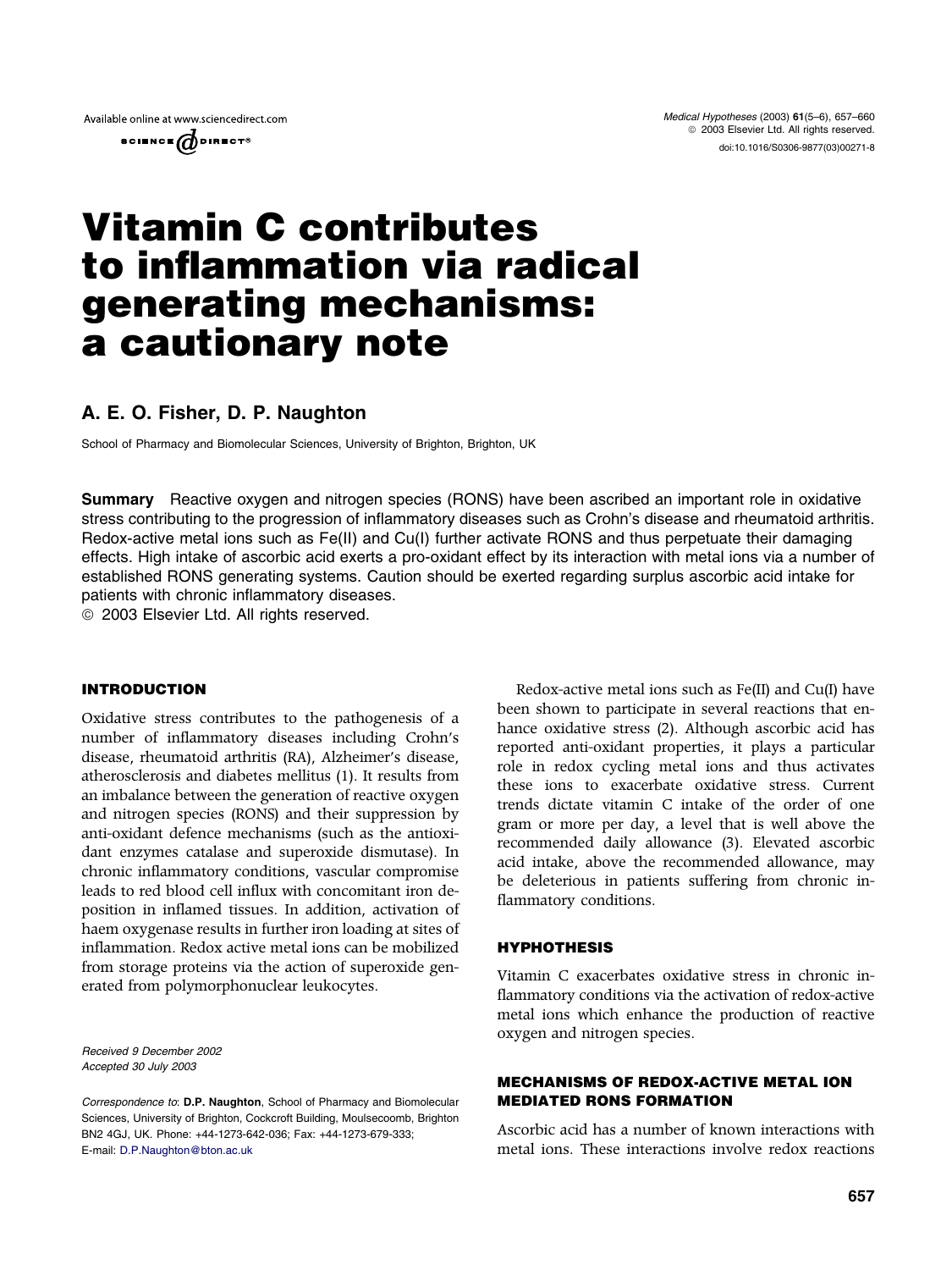including: (i) the reduction reactions of Fe(III) to Fe(II) and Cu(II) to Cu(I) facilitating their involvement in the activation of peroxides [the Fenton reaction] (4), (ii) metal ion catalysis of the oxidation of ascorbic acid with concomitant formation of hydrogen peroxide  $(H_2O_2)$  and potential hydroxyl radical ('OH) generation [from (5-7)] and (iii) activation of molecular oxygen leading to oxidation of endogenous aromatic moieties [Udenfriend's system] (8,9).

#### Fenton chemistry

The Fenton reaction involves the transition metal catalyzed reduction of  $H_2O_2$  to generate a powerful oxidizing species. Transition metals have varying oxidation states, and therefore they are able to catalyze oxidation and reduction reactions. In the blood, circulating iron is tightly bound to the protein transferrin, which reduces its reduction potential, and subsequently its reactivity with  $H_2O_2$ . In chronic inflammatory diseases low molecular mass metal ion deposits can result from: (i) compromised vasculature, (ii) the activation of haem oxygenase and (iii) release from storage proteins via superoxide (1). In addition to circulating iron and other body stores, there is a pool of iron within cells referred to as the 'low molecular weight iron'. This iron is loosely bound to 'low molecular weight' compounds such as ATP, phosphate and citrate. The Fenton system can generate hydroxyl radicals from the metal ion activation of  $H_2O_2$  (Eq. [1]) (10). Ascorbic acid can then recycle Fe(III) to Fe(II) facilitating further generation of 'OH by subsequent Fenton cycles.

$$
Fe (II) + H_2 O_2 \rightarrow {}^\bullet OH + Fe (III) + OH^- \qquad \qquad [1]
$$

#### Weissberger system

Metal ion catalysis of the oxidation of ascorbic acid has long been an established process for the formation of  $H<sub>2</sub>O<sub>2</sub>$ . The reaction was studied in detail initially by Weissberger et al. (Fig. 1) (5) and subsequently by Martell et al. (6). Although the reaction between ascorbic acid and oxygen proceeds slowly in the absence of metal ions, the introduction of redox active metal ions [Fe(III) and Cu(II)] in catalytic amounts greatly enhances the rate of reaction. The very low rate constant for the ascorbic acid auto-oxidation is reported as  $5.87 \times 10^{-4}$  $\mathrm{M}^{-1}$  s<sup>-1</sup> (6). Catalytic rates in the presence of Fe(III) and Cu(II) are greatly enhanced to  $6.4 \times 10^3$  M<sup>-1</sup> s<sup>-1</sup> and  $2.5 \times 10^4$  M<sup>-1</sup> s<sup>-1</sup>. Importantly, in the presence of metal ion chelators other than ascorbic acid the reaction proceeds to give a Cu(I) complex which would react rapidly with  $H_2O_2$  to generate 'OH (11). This generation of toxic OH from a simple system containing metal ions, ascorbic acid and oxygen has potentially deleterious consequences owing to the ubiquitous nature of these components in diseased tissues. Under these conditions it is imperative to restrict ascorbic acid intake to recommended daily intake levels.

#### Udenfriend's system

The Udenfriend system has been demonstrated to hydroxylate aromatic compounds, saturate hydrocarbons to alcohols and olefins to epoxides (12). It has been distinguished from the Weissberger system in both the mechanism and type of oxidation products produced (12). Udenfriend's system involves ascorbic acid as a two-electron donor complexed to a transition metal such as Fe(II) (8). It is speculated that in the presence of  $O_2$ ,



Fig. 1 Proposed mechanism for the generation of  $H_2O_2$  via the oxidation of ascorbic acid.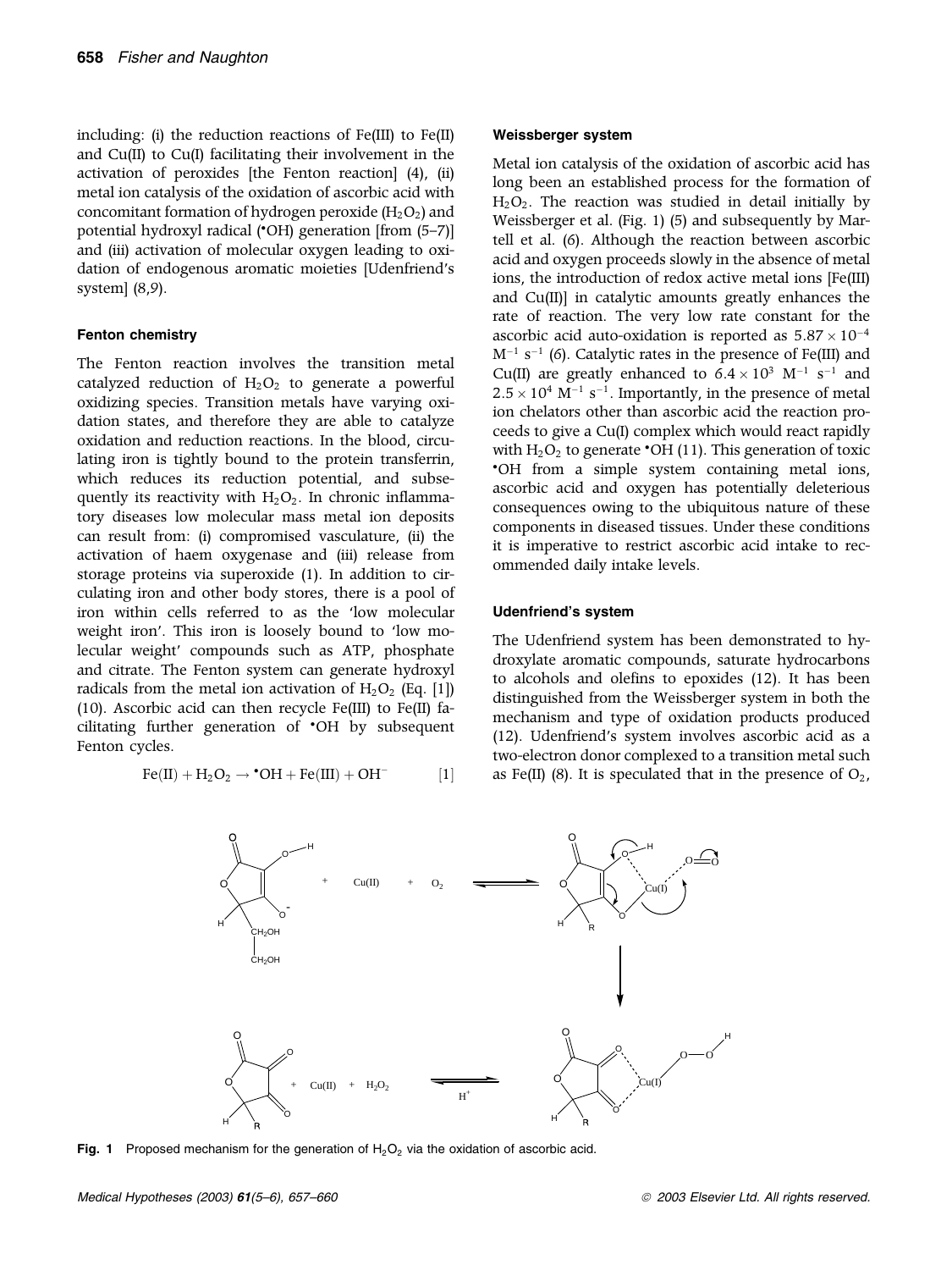

Fig. 2 Proposed mechanism for the hydroxylation of aromatic moieties.

complexation between Fe(II) and ascorbic acid results in the formation of an active oxygen species speculated to be  $\cdot$ OH (13). The proposed mechanism (Fig. 2) shows the oxidation of ascorbic acid to dehydroascorbic acid, by electron transfer through Fe(II), and subsequent hydroxylation of an aromatic compound (14). This reaction has been shown to be enhanced when iron is coupled with a chelator for example in iron–citrate complexes found within biofluids (15).

#### IMPLICATIONS FOR INFLAMMATION

Iron and ascorbic acid form a potentially toxic cocktail. The chemical mechanisms given above have been established demonstrating the potential for these compounds to interact and oxidatively damage surrounding tissues. In patients suffering from chronic inflammatory diseases where tissue iron deposition occurs, high levels of ascorbic acid can thus exacerbate the condition. Ascorbic acid has been shown to exhibit both anti-oxidant and pro-oxidant effects in a dose related fashion. Even in healthy subjects a positive or negative deviation from the optimal plasma ascorbic acid level results in oxidative damage (16). The detrimental effects of intake of large quantities of ascorbic acid in patients with chronic inflammatory diseases warrants further investigation. In addition dietary supplements containing iron and ascorbic acid may be deleterious as these components do not naturally come in concentrated form (as in supplementation tablets).

#### **REFERENCES**

1. Halliwell B., Gutterridge J. M. C. Free Radicals in Biology and Medicine, 3rd Edn New York: Oxford University Press, 1999.

- 2. Liochev S. I., Fridovich I. Superoxide and iron: Partners in crime. IUBMB Life 1999; 48: 157–161.
- 3. Hemila H. Vitamin C supplementation and the common cold – was Linus Pauling right or wrong? Int J Vitam Nutr Res 1997; 67: 329–335.
- 4. Childs A., Jacobs C., Kaminski T., Halliwell B., Leeuwenburgh C. Supplementation with vitamin C and N-acetyl-cysteine increases oxidative stress in humans after acute muscle injury induced by eccentric exercise. Free Radic Biol Med 2001; 31: 745–753.
- 5. Weissberger A., LuValle J. E., Thomas D. S., Jr Oxidation processes. XVI. The autooxidation of ascorbic acid. J Am Chem Soc 1943; 65: 1934–1939.
- 6. Taqui Khan M. M., Martell A. E. Metal ion and metal chelate catalyzed oxidation of ascorbic acid by molecular oxygen. I. Cupric and ferric ion catalyzed oxidation. J Am Chem Soc 1967; 89: 4176–4185.
- 7. Hamilton G. A. Mechanisms of two- and four-electron oxidations catalyzed by some metalloenzymes. Methods Enzymol 1970; 32: 55–96.
- 8. Udenfriend S., Clark C. T., Axelrod J., Brodie B. B. Ascorbic acid in aromatic hydroxylation. I. A model system for aromatic hydroxylation. J Biol Chem 1954; 208: 731–739.
- 9. Brodie B. B., Axelrod J., Shore P. A., Udenfriend S. Ascorbic acid in aromatic hydroxylation. II. Products formed by reaction of substrates with ascorbic acid, ferrous iron and oxygen. J Biol Chem 1954; 208: 741–750.
- 10. Spiro T. G. Metal Ion Activation of Dioxygen. New York: Wiley, 1980. pp. 211–237.
- 11. Taqui Khan M. M., Martell A. E. Metal ion and metal chelate catalyzed oxidation of ascorbic acid by molecular oxygen. II. Cupric and ferric ion catalyzed oxidation. J Am Chem Soc 1967; 89: 7104–7111.
- 12. Hamilton G. A., Workman R. J., Woo L. Oxidation by molecular oxygen. I. Reactions of a possible model system for mixed-function oxidases. J Am Chem Soc 1964; 86: 3390–3391.
- 13. Kasai H., Nishimura S. Hydroxylation of deoxyguanosine at the position C-8 by ascorbic acid and other reducing agents. Nucleic Acids Res 1984; 12: 2137–2145.
- 14. Martell A. E., Taqui Khan M. M. In: G. L. Eichhorn (ed). Inorganic Biochemistry – Vol 2. Amsterdam: Elsevier, 1973: 654–688.